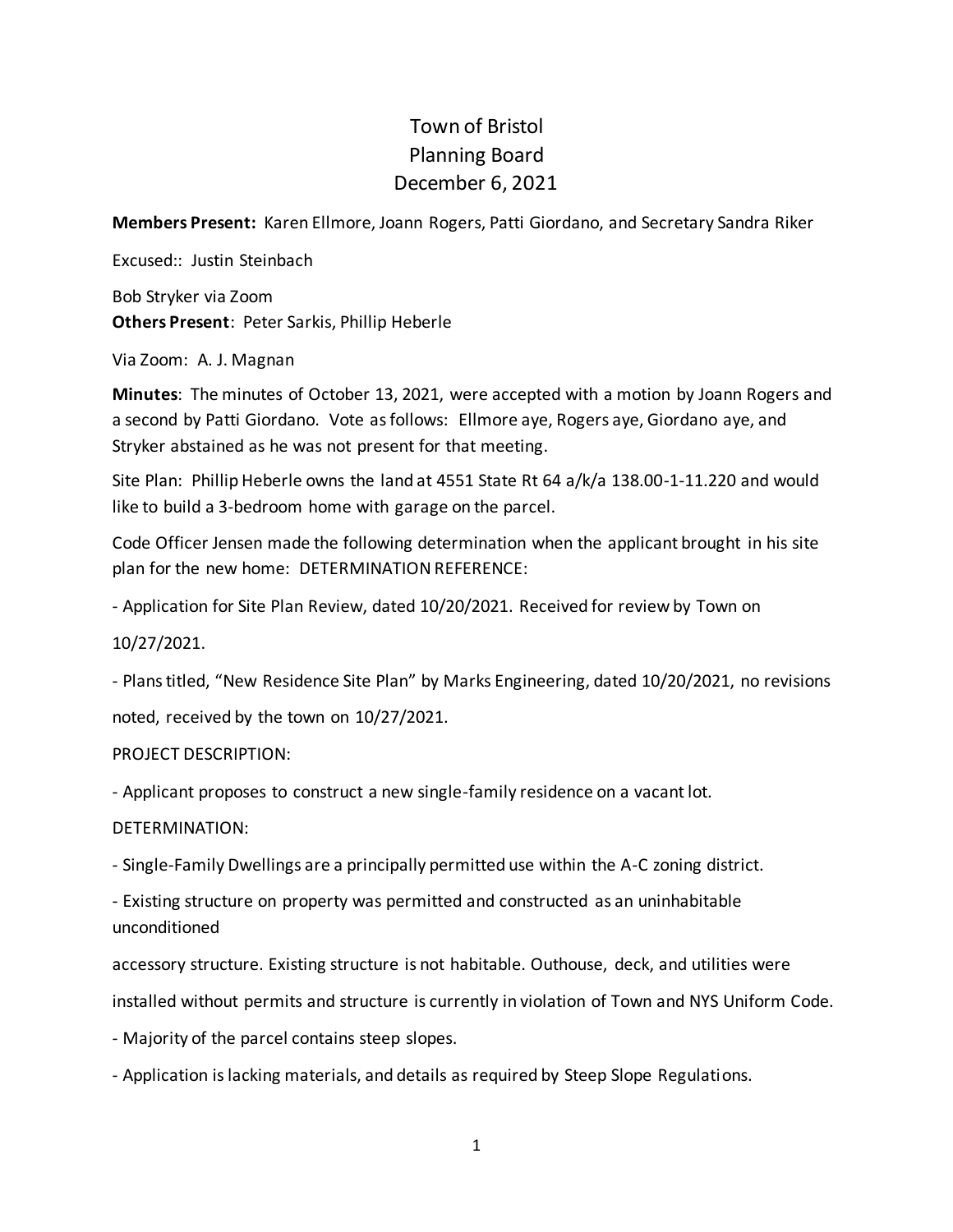## REFERRAL TO TOWN ENGINEERING FOR:

- Per §350-57 & §350-58, applicant shall prepare an Erosion and Stormwater Control Plan and

Town Planning Boards shall refer plans to outside engineering for review of compliance with

Town Code.

REFERRAL TO ONTARIO COUNTY PLANNING BOARD FOR:

- This application is not required to be reviewed by the Ontario County Planning Board.

Exemption – development of a single-family dwelling.

REFERRAL TO PLANNING BOARD FOR:

- Site Plan approval is required for development within areas of steep slopes.

CODE SECTIONS: Chapter §140; §292; §350

DATE: November 2, 2021, BY: Chris Jensen

Peter Sarkis representing Marks Engineering advised the Board:

At present there is a small cabin, with an outhouse this will be corrected by:

- Regrading the driveway
- Constructing a new 3-bedroom home with garage
- Placing a retaining wall to back of driveway and garage
- Utilities will be underground
- New wastewater system will be installed
- Check dams will be in place along with erosion fabric
- Special grass mixture for steep slopes will be used
- Rip leaders used to control the drainage off the property and directed to the roadside ditch owned by State

Comments from the Town Engineers MRB have been provided as well as Marks Engineering response to them. The Board sent the following comments to Marks Engineering and MRB for their input, this will be continuing to an additional meeting. Their requests are as follows:

- 1. Driveway has no outlet & drainage of property is a safety issue if not addressed-please contact the State D.O.T. for their input (see photos on last page taken by Planning Board member prior to Dec. 6 meeting.)
- 2. Detail your responses to # 18 of MRB comments: Permanent water bars should be considered along the proposed driveway. Temporary water bars may be required until slopes are permanently stabilized.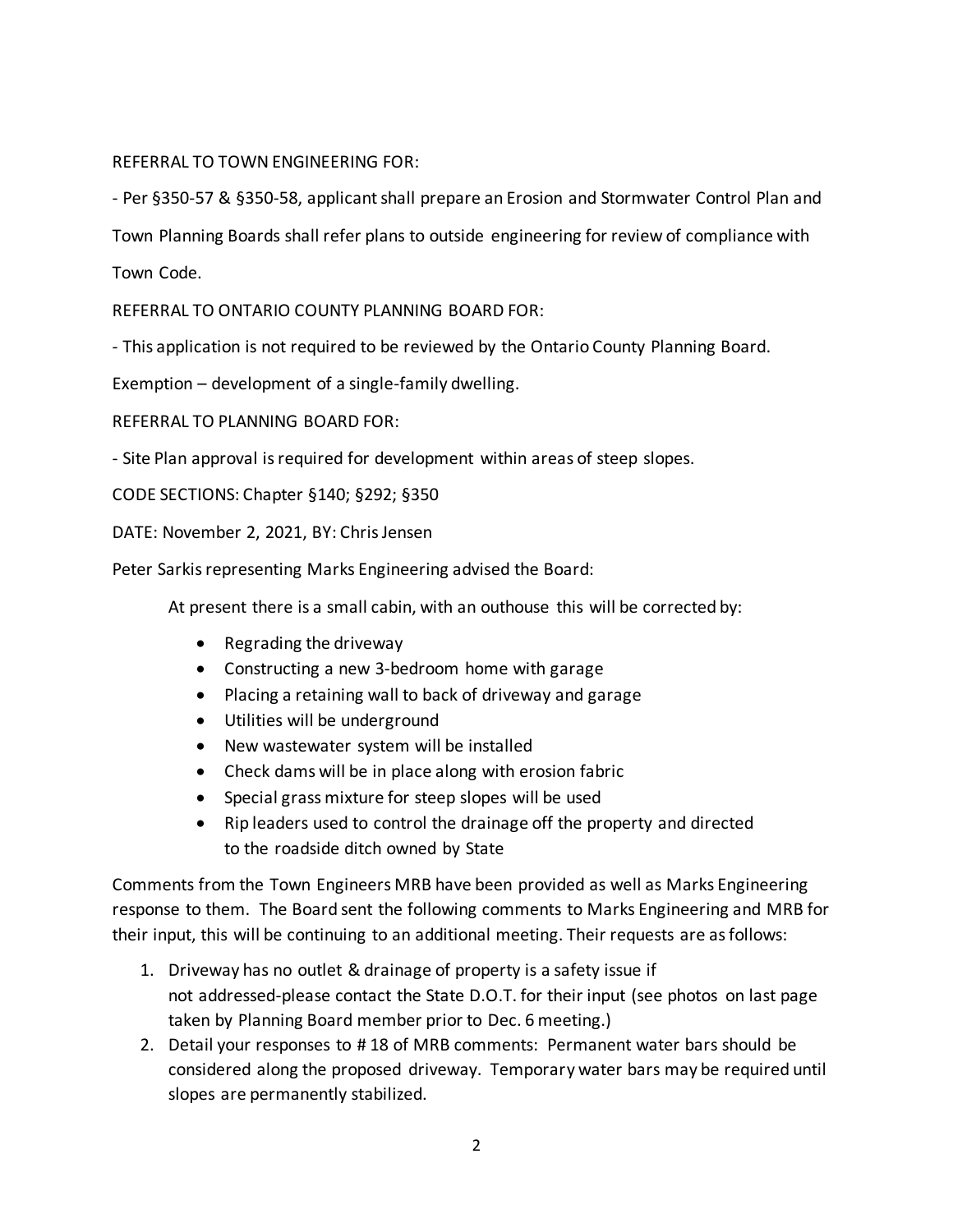- 3. Response to # 19-Due to the excessive slope lengths upslope of the project site, additional erosion and sediment controls should be considered upslope of the project site area to not exceed silt fence slope length ratings.
- 4. Response to # 20-The method for determining peak runoff rate and total runoff volume should be either TR-20 or TR-55.
- 5. Response to # 15- The riprap lined swale should terminate with a level spreader, flow diffuser, or other suitable method to provide sheet flow. -Does refer to the 15" culvert?
- 6. Regarding request by Board to refer to ZBA for area variance-according to our Code Officer Chris Jensen this is not necessary because the parcel is a preexisting nonconforming tax parcel, so if all setback requirements are met.
- 7. On the Soil Erosion & Sediment Control document the calculation for # 4 is listed as 18,949 sq. ft. and should be changed to reflect the revised figure of 19,605 sq. ft. as noted on revised drainage calculations.

Chairwoman Ellmore opened the public hearing and asked if there were any comments from the public present or on Zoom and none replied. The public hearing will remain open into the next meeting attended by the applicant and his engineers. SEQRA will be addressed at that meeting.

Short Term Rental Draft from Ordinance Committee:

That group is asking for comment from the Planning Board as well as the ZBA before sending it on to the Town Board and Town Attorney.

Comments from the Planning Board as follows:

- A separate definition be added to identify Rental Platform which would be like VBRO and Air B & B.
- Clarification of the definition of Use With Criteria-confusing as written
- In C. of Use With Criteria-presently written to include all zoning districts unless otherwise restricted-spell out which zones are okay with this as an allowed use or by special use permit.
- C. (3) Could be clearer
- G. refers to Violations if not with a permit, should penalties be included and meaningful.
- What will be the fees be for a permit?

The Group present (Bob Stryker had left the meeting) commends the Ordinance Committee for starting this addition to our Zoning Regulations, what is completed is reasonable and makes sense. As with any Ordinance we can adjust as we become more familiar with the Use.

Article Eleven-Correction to Accessory Building Side Setbacks under A-C district as published in Ecode 360/BR4013 should be 25' not 50'. A motion was made by Joann Rogers to have Ecode change the 50' to 25' for the side setbacks of accessory building in the A-C district. Second by